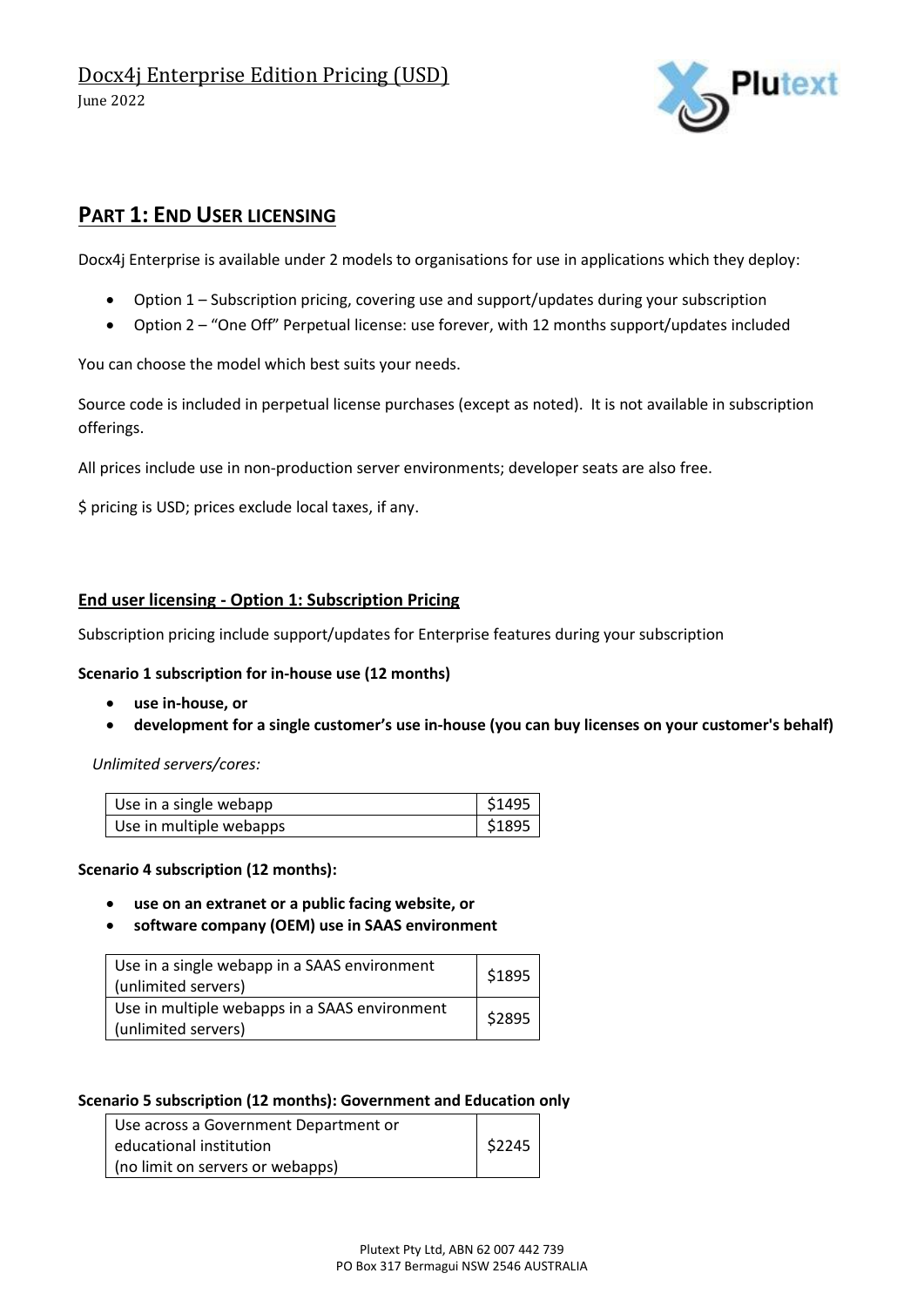### **End user licensing - Option 2: "One Off" Perpetual License**

"One-off" License fee entitles you to perpetual use; with this option, there is no subscription fee.

Prices include free updates and support for Enterprise features for 12 months; after that, you can choose to purchase maintenance/support if you wish (see Part 3 below).

#### **Scenario 1 perpetual**

- **use in-house, or**
- **development for a single customer's use in-house (you can buy licenses on your customer's behalf)** *Per server pricing:*

| Use on a single server in a single application |  | $\frac{1}{2}$ \$1895   • excludes source code |
|------------------------------------------------|--|-----------------------------------------------|
| (unlimited cores)                              |  |                                               |

*Unlimited servers/cores:*

| Use in a single webapp  | \$2895   ● includes source code   |
|-------------------------|-----------------------------------|
| Use in multiple webapps | 1 \$3895   ● includes source code |

#### **Scenario 4 perpetual:**

- **use on a public facing website, or**
- **software company (OEM) use in SAAS environment**

| Use in a single webapp in a SAAS environment<br>(unlimited servers)  | \$3895 | includes source code<br>$\bullet$ |
|----------------------------------------------------------------------|--------|-----------------------------------|
| Use in multiple webapps in a SAAS environment<br>(unlimited servers) | \$5895 | • includes source code            |

#### **Scenario 5 perpetual: Government and Education only**

| Use across a Government Department or           |        |                                   |
|-------------------------------------------------|--------|-----------------------------------|
| educational institution (no limit on servers or | \$4895 | includes source code<br>$\bullet$ |
| webapps)                                        |        |                                   |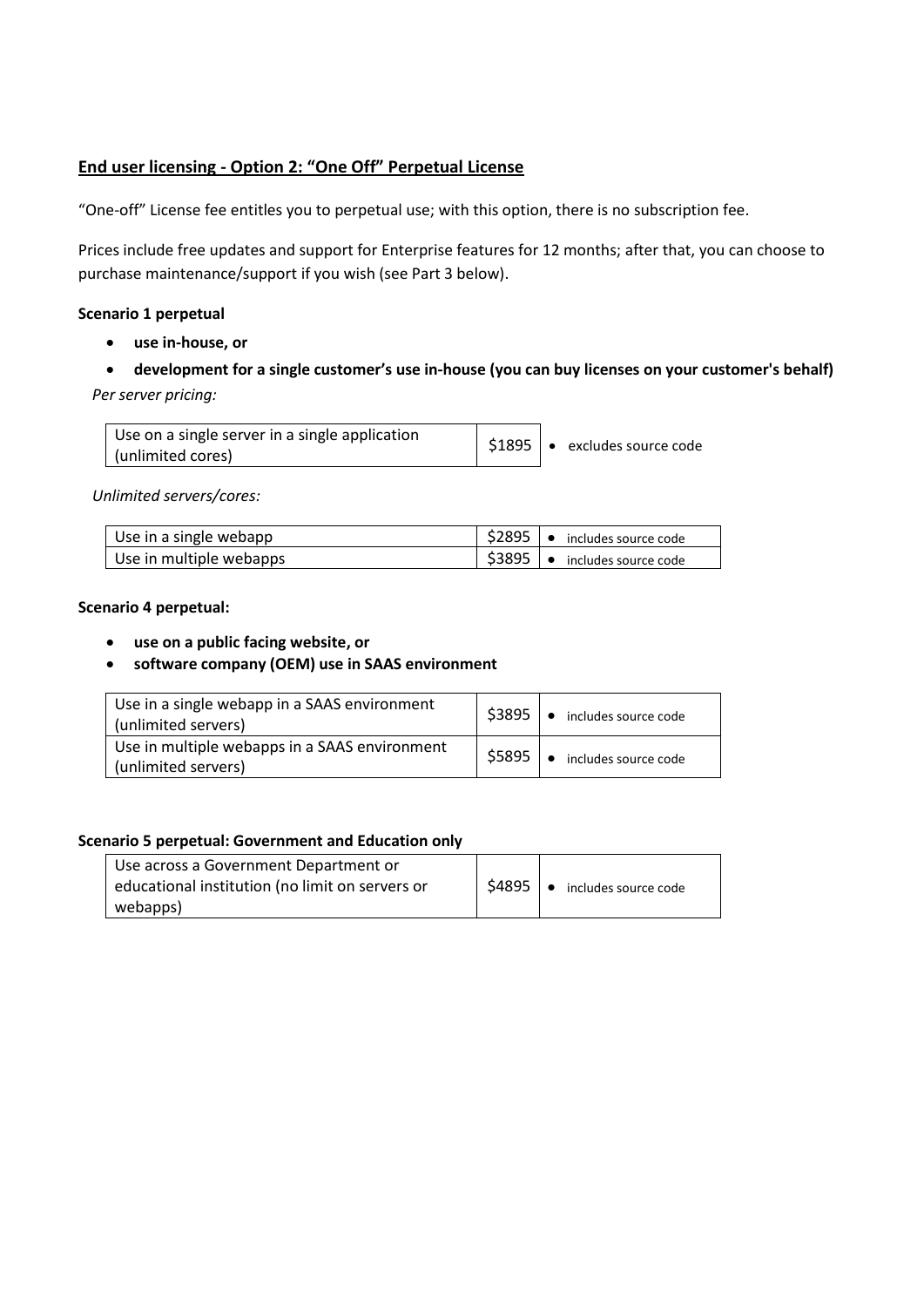## **PART 2: OEM LICENSING**

Docx4j Enterprise is available to organisations who wish to **distribute a product** (or product family) which uses docx4j to multiple customers:

The model is a "One Off" payment for a Perpetual license: distribute/use forever, and includes free updates and support for Enterprise features for 12 months; after that, you can choose to purchase optional maintenance/support if you wish.

Prices also include:

- Any SAAS use by you
- Use in non-production server environments
- Developer seats are also free.

\$ pricing is USD; prices exclude local taxes, if any.

| Unlimited binary distribution in your products | $\frac{1}{2}$ \$7895 $\bullet$ includes source code |
|------------------------------------------------|-----------------------------------------------------|
| (together with any SAAS use by you)            |                                                     |